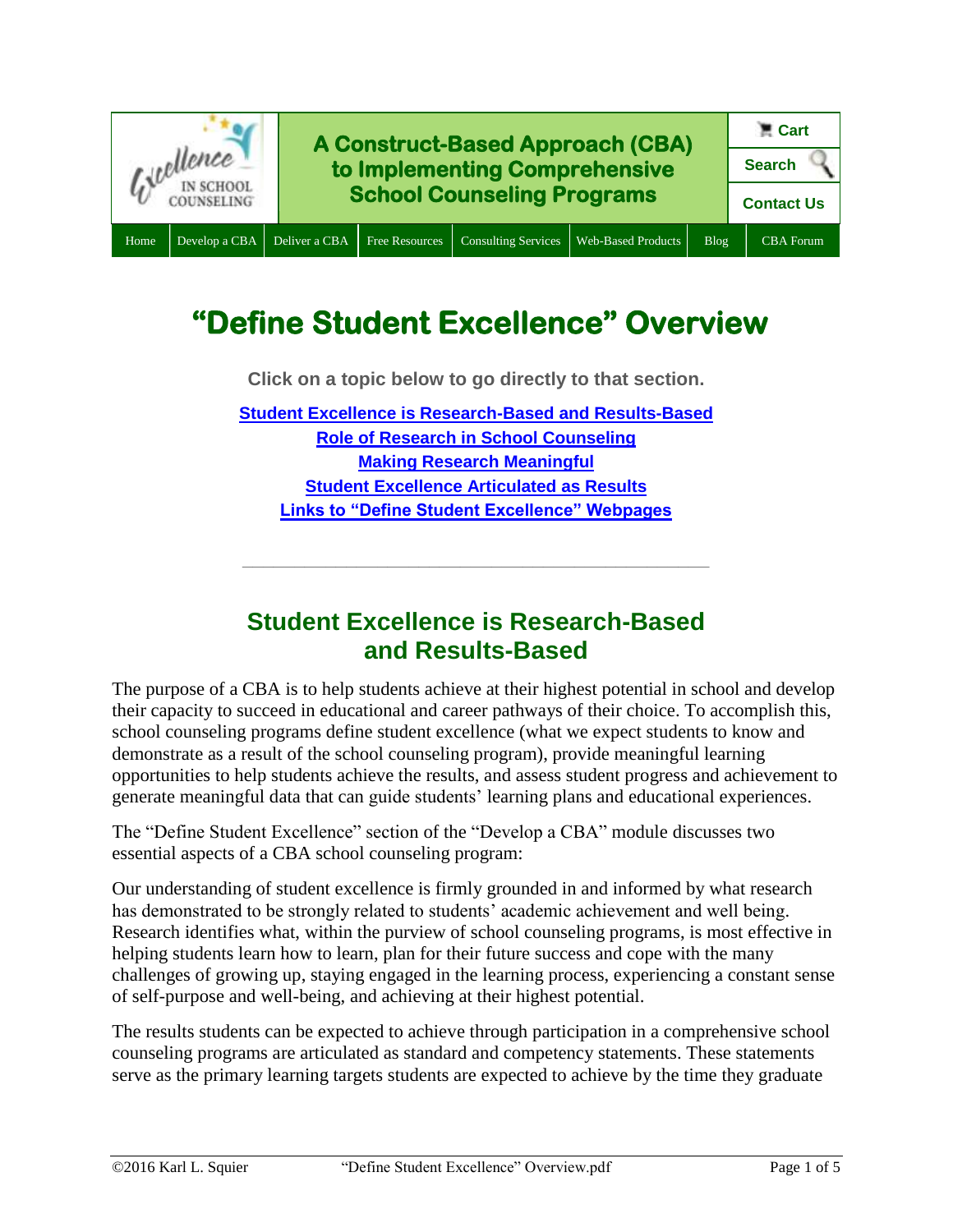from high school (standards) and along the PreK-12 learning continuum (proficiency-building competencies.

The "Define Student Excellence" section offers a more in-depth look at the four constructs and associated sub-constructs identified in Chapter 3 of our book, *Achieving Excellence in School Counseling through Motivation, Self-Direction, Self-Knowledge and Relationships*. This section will discuss why they are fundamental to a CBA. It also examines more closely what is involved in designing and delivering a results-based school counseling program.

## **Role of Research in School Counseling**

<span id="page-1-0"></span>Research is the use of observation and systematic data collection methods to derive generalized truths about the relationships among phenomena. Typical products generated by the school counseling research community are research briefs, meta-studies and program/outcome evaluations. Research demonstrates what theories, strategies and practices are strongly related to student achievement, and defines what is required for counseling programs to be effective. A review of research yielded four constructs that are strongly related to student achievement and well-being. Each construct has associated sub-constructs which are important foci for comprehensive school counseling programs.



A growing body of research is demonstrating the substantive contribution of school counseling programs and counselor practice to student success. These research results, especially those related to students' metacognitive and social-emotional development also support the efficacy and use of a construct-based approach (CBA) to school counseling.

Our discussion of research will describe the constructs and sub-constructs foundational to a CBA and why it is important for them to be a primary focus of school counseling programs. Three types of information are provided for your use: a) a brief description using narrative and graphics, b) online videos such as YouTube and Ted Talks that help explain the concepts, and c) links to websites that provide more detailed definitions of each construct and sub-construct.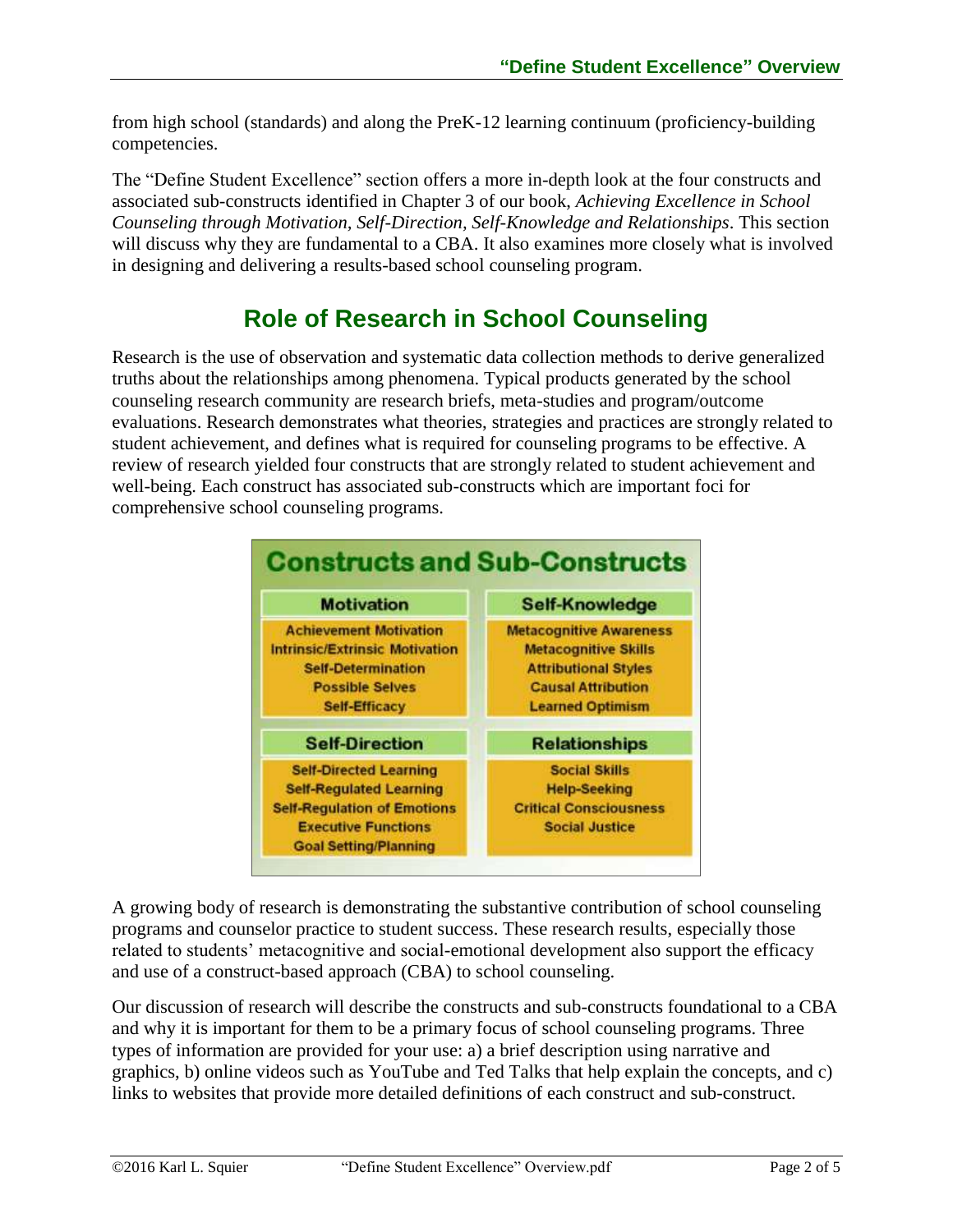Beyond these resources, you are encouraged to use search engines to find more information on topics that interest you, and/or which you want to find out how others are using these concepts in their programs and practice.

### **Making Research Meaningful**

<span id="page-2-0"></span>Research serves many purposes. We have seen how research studies have yielded the constructs and sub-constructs which form the foundation of a CBA. These constructs and sub-constructs identify critical aspects of a learner-centered school counseling program. To be truly researchbased, therefore, means that how we develop, deliver and evaluate a CBA must be aligned with what research demonstrates works to impact student learning in a positive way and improve learner outcomes.



Professional school counselors, in a research-based program, are responsible for knowing what research has determine to have the greatest potential for helping students achieve the results we expect of them. To accomplish this, school counselors must make the research findings meaningful in terms of their design and delivery of the counseling program, and relevant to what is emerging in the biographies of their students.

A research-based school counseling program begins with what research has determined to be effective in helping students achieve desired results, in our case results related to the four constructs and associated sub-constructs. We then use the constructs to define the results (CBA student standards) we expect students to achieve through participation in the CBA program. We also define student competencies which add specificity to standard statements so they become measurable. The competencies become learning targets for the CBA curriculum, the primary delivery vehicle for a CBA.

In order to personalize our instruction, we need to assess the current level of student proficiency so we have an accurate picture of their level of knowledge and skill in relation to what they need to know and do to achieve what is expected of them. Student learning begins with where they are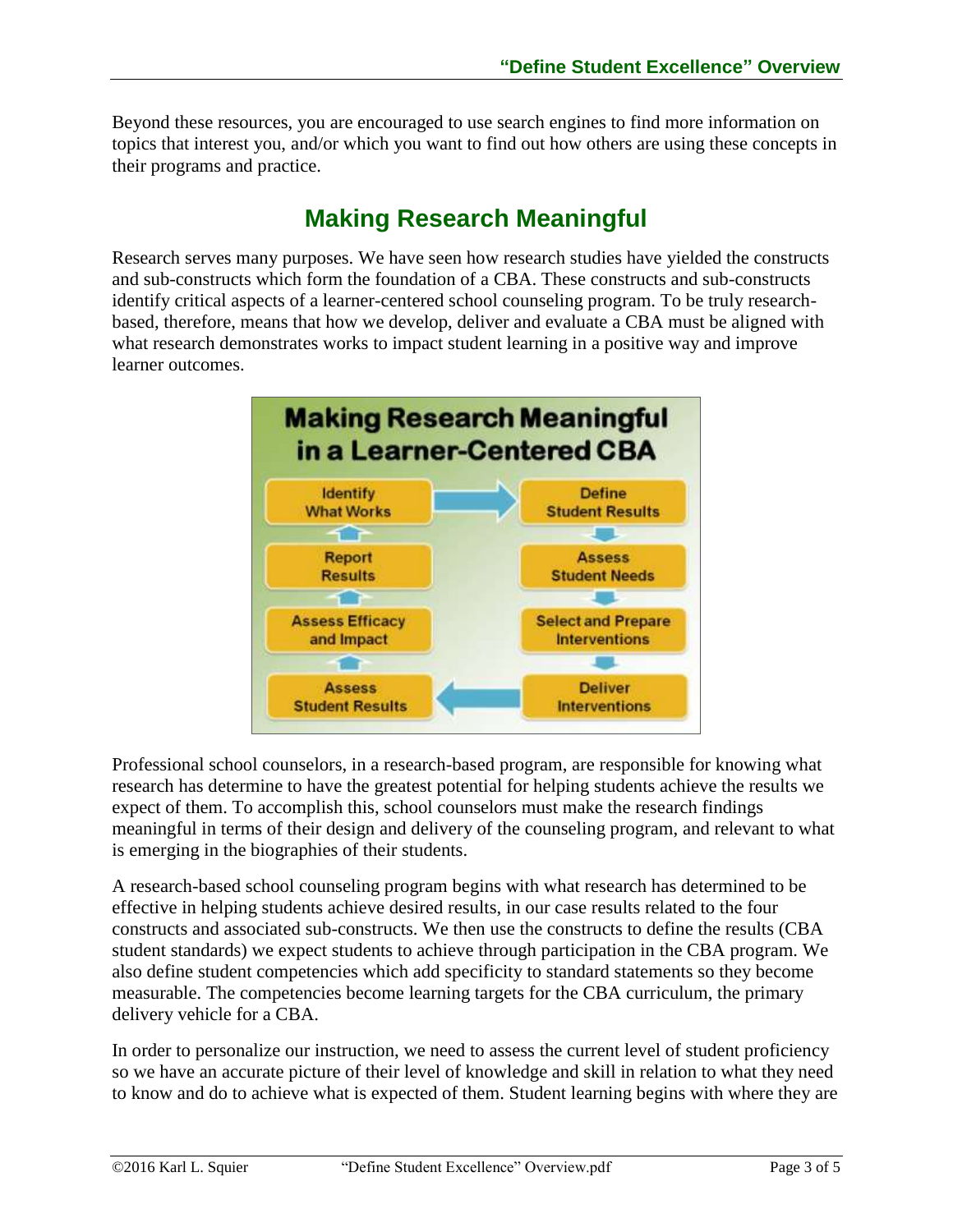at in relation to where we want them to be as a result of their learning experiences. With an understanding of what students are bringing to the learning event and their learning needs, it is then possible to select and prepare interventions to guide their learning. Interventions may be delivered to a whole class, groups or one-on-one in order to maximize the students' potential for acquiring the knowledge and developing the skills they need to achieve.

Research helps us define what constitutes student achievement and also what characterizes highly effective school counseling programs. This information enables us to establish critical learning targets (expected results) for students and determine the extent of their learning resulting from participation in the school counseling program. The information also contributes significantly to our ability to determine the efficacy and impact of the counseling program.

#### **Student Excellence Articulated as Results**

<span id="page-3-0"></span>A CBA is results-based. The central question to be asked in every facet of a school counseling program is: "What result(s) do we want to achieve?" All discussions begin with this question as our answer provides the context in which everything we do becomes meaningful. We need to ask this question in order to effectively plan, implement our plans and evaluate our progress and accomplishments.

Student results are articulated as standard and competency statements. Research tells us the types of programs and practices that are related to student achievement. Because of this knowledge, we are able to focus school counseling programs on prevention by developing learning opportunities that engage students in area which we know will make a difference in students' learning and lives. Research also guides our selection and delivery of appropriate interventions to help students reinforce their strengths and provide additional support in areas in need of improvement.

Standard and competency statements provide specific learning targets for students which can significantly contribute to their academic, social-emotional, metacognitive and behavioral development. This section will discuss the benefit of articulating student excellence as standards and competencies and will provide twelve construct-based standard statements which, if students achieve them, can lead to academic and personal success and achievement at their highest potential.

The importance of clearly defining student results will become evident in the next two sections of this module: "Develop Meaningful Learning Opportunities" and "Develop Student Assessments."

### **Links to "Define Student Excellence" Webpages**

<span id="page-3-1"></span>Links to all webpages in the "Develop a CBA" module can be accessed via the hyperlinks in the Sidebar to your left. Links to the webpages associated with the "Define Student Excellence" section appear at the top of the list. There are four sub-sections under the "Define Student Excellence" title and appear in the following order:

- Motivation Overview, followed by its five sub-constructs.
- Self-Direction Overview, followed by its five sub-constructs.